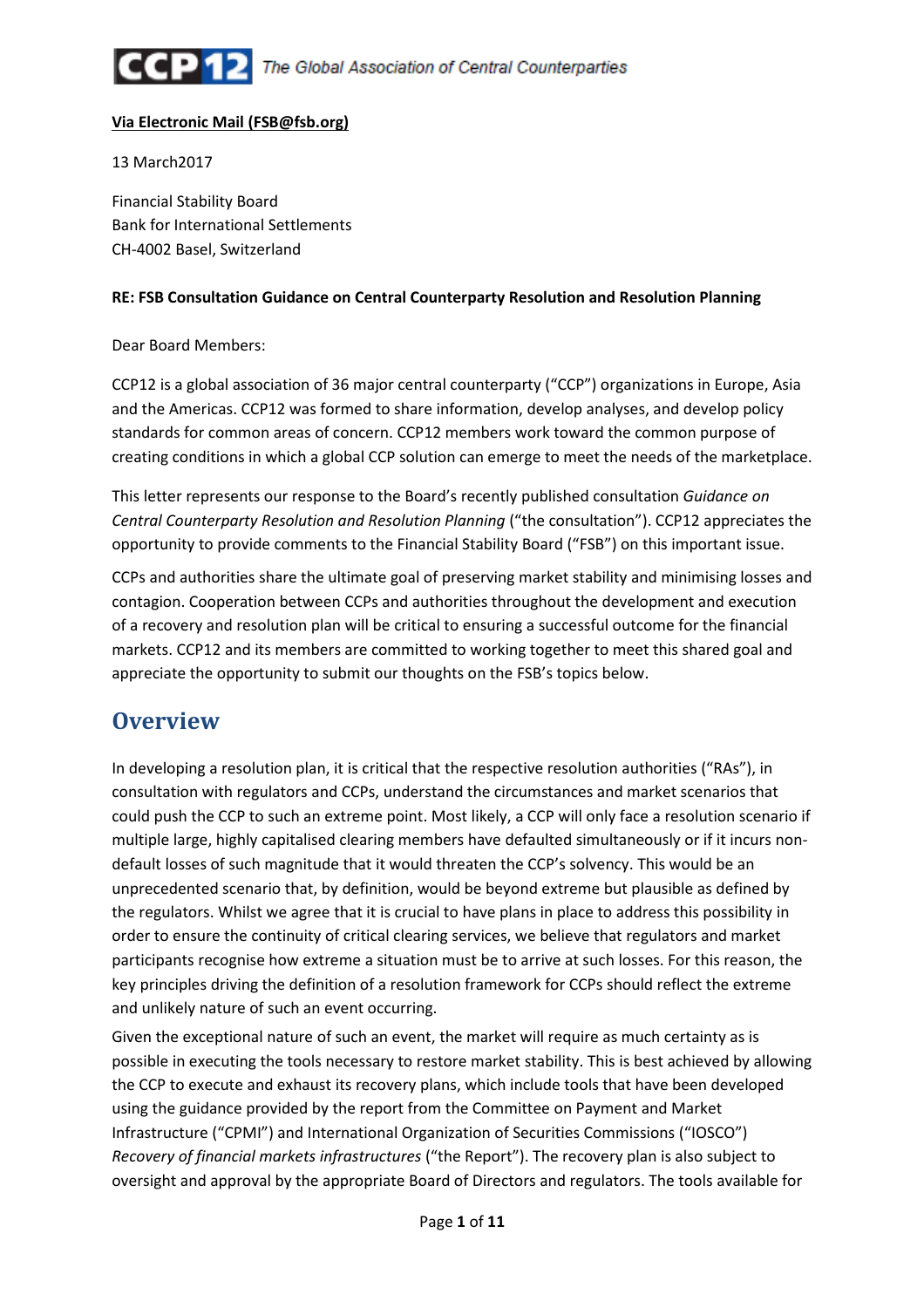

the CCP within the recovery plan are further codified in the CCP's rulebook and are subject to the same governance processes that any new rule is required to pass before implementation. This will include review by and consultation with clearing members, the appropriate Board of Directors, and the relevant regulators. It allows CCPs to tailor their recovery plans and tools to meet the needs of their market and provides crucial transparency to clearing members and market participants to enable them to measure, manage and control their exposures to the CCP during a severe market stress.

This process ensures sufficient oversight and insight into the recovery tools and processes to protect market stability throughout the recovery process and ensures that the appropriate governance process is followed in the implementation of any applicable recovery tool. Resolution should only be triggered if it is necessary to provide for continuity of clearing services and market stability once recovery measures are exhausted.

# **Specific Areas of Interest**

### 1. Objectives of CCP resolution and resolution planning

In general, CCP12 is supportive of the goals described by the FSB. In particular, we appreciate the FSB's focus on "restoring the ability of the CCP to continue to perform its critical functions…", as this rightly highlights the importance of keeping the CCP operational even after losses. We highlight, however, that there may be instances where the CCP is still able to provide critical functions in the scenarios considered, thus recommend that the objective be slightly reframed to "restoring or maintaining the ability of the CCP to continue to perform its critical functions..." We would further suggest that the FSB expand their objective to include minimising the cost of resolution on all affected stakeholders and avoid destruction of the CCP's value.

We must note however, the stated and suggested goals of the FSB would all be best served by allowing the CCP to manage and execute its recovery plan without unnecessary intervention by the resolution authorities.

### 2. Resolution authority and resolution powers

 $\overline{a}$ 

It is critical that CCPs maintain the necessary flexibility and authority to define and execute their recovery plan unless and until the appropriate regulators, including the supervisory and resolution authorities, have determined that the plan and its tools prove insufficient to manage the crisis or the tools would jeopardise financial stability. As stated in our response to the August 2016 Discussion Note, $<sup>1</sup>$  it is crucial to ensure that the CCP can maintain the control and authority to manage its</sup> markets and provide transparency and certainty to financial markets and participants, particularly under the exceptional and unprecedented event that would lead to a CCP's recovery.

CCPs have developed their recovery plans in line with the Report as defined by CPMI IOSCO and implemented the recovery tools in their rulebooks, in consultation with their clearing members and reviewed by the appropriate regulators and Board of Directors. Publishing these powers afforded to the CCP under the rulebook on the CCP's public website provides the necessary certainty and transparency to allow clearing members and market participants to measure, manage and control

<sup>1</sup> https://ccp12site-main.pbworks.com/f/CCP12%20Reponse%20FSB%20CCP%20Resolution%20Planning.pdf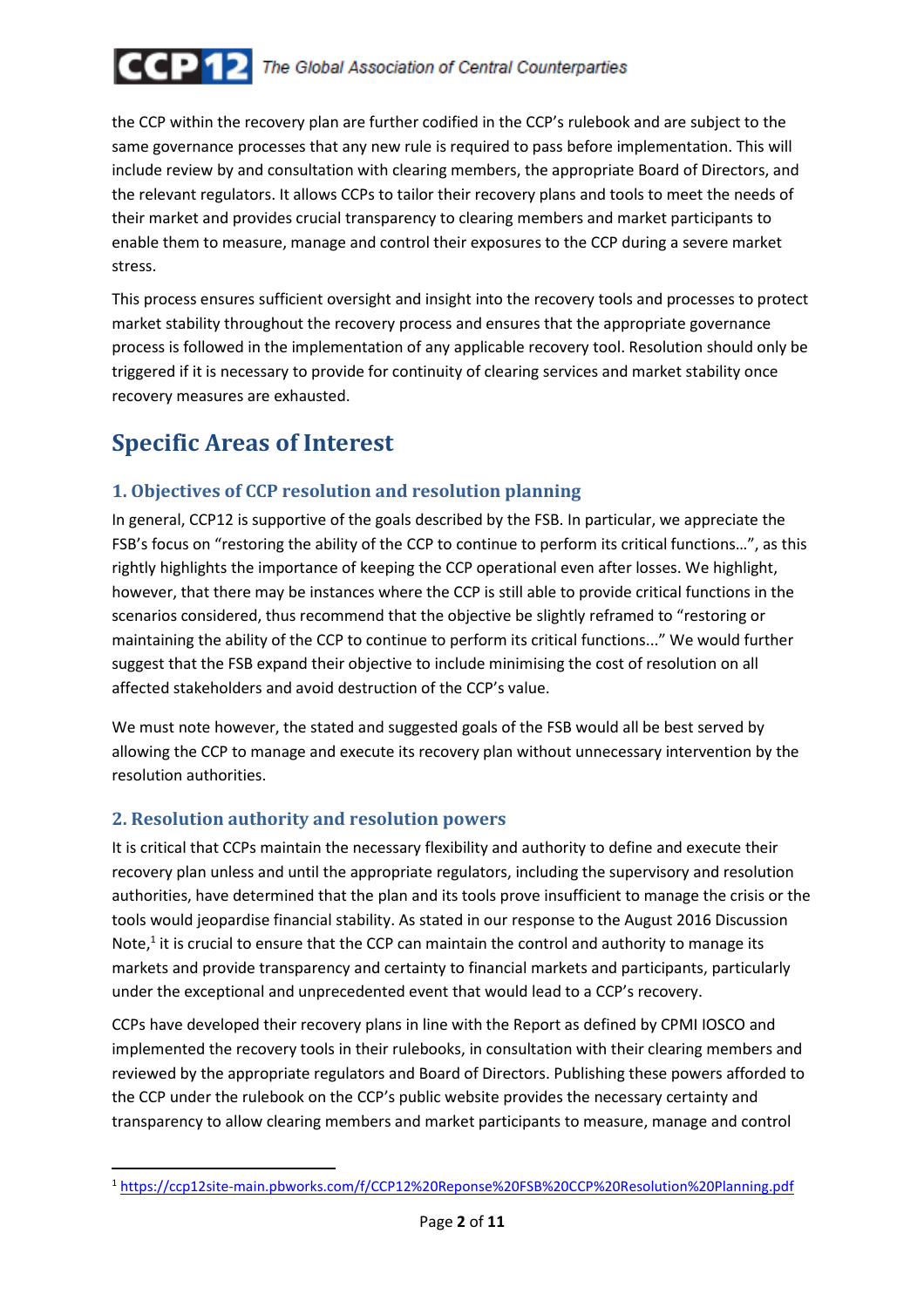# **CCP12** The Global Association of Central Counterparties

their exposures to the CCP during a severe market stress. This transparency is supported by regular reporting of the size of each clearing member's default fund and assessment powers, which ensures each firm knows exactly what resources are required to support a CCP stress event at any given time. Authorities should only disrupt the execution of this plan if a failure to do so would have a demonstrably detrimental effect on market stability.

In addition to providing certainty to the markets, allowing the CCP to execute its recovery tools will also ensure that existing incentive structures are maintained throughout recovery. CCPs operate on the basis of mutual benefits and shared risk between itself, its members, and the end users. The incentives created by the recovery tools support the continuity of the CCP's critical functions and if broken through early RA intervention or the expectation of intervention, the risk mitigation benefits of the CCP will be jeopardised. In particular, during the extreme and uncertain scenario that could drive a CCP to use its recovery tools, the certainty and reliability of these incentives will be crucial to returning to normal market function.

In the event that intervention by the RA becomes necessary, we agree with the FSB that the contractual rights and obligations of the affected CCP should be honoured in resolution, including the obligations of the CCP's participants. This is critical to ensuring that the incentives upon which the CCP has developed its default management and recovery processes are maintained throughout the process; without these incentives, clearing members may be less engaged in the default management and recovery processes, limiting the opportunity for success and propagating stress throughout the financial markets.

However, should the RA decide to intervene, we do not think it is reasonable to assume that the authority can simply follow the processes under the CCP's rules. These rules are designed to ensure the CCP can manage losses and restore a matched book whilst minimising losses and limiting contagion risk to non-defaulting clearing members. As discussed above, the RA should only intervene in a distressed CCP if a) the recovery tools have been exhausted or b) the execution of the remaining recovery tools would create greater market instability.

In the first case, the tools available in the CCP's rulebook would have been used and proven ineffective, so the authorities wouldn't have the need or option to execute these processes. In the second, where the RA intercedes due to financial market stability concerns, it would be based on the authorities' belief that such tools would cause greater uncertainty in the market and therefore it would be inappropriate for the RA to execute these processes.

Any deviation from the CCP rules by the RA should be strictly limited to the cases where the execution of the recovery tools would create greater market instability. In this exceptional scenario, we assume the RA will step into a CCP in recovery to execute tools that were either unavailable to the CCP or not contemplated by the CCP in its recovery plan, as necessary to support stability of the market. Unless the CCP has not executed its recovery plan effectively, the recovery plan has failed, or the RA, with its broader view of the financial markets, believes that the recovery tools to be executed will lead to greater instability for participants, we do not believe it is appropriate for the RA to intervene in the recovery process.

We further note that if the authorities have intervened at any point, they must do so in consideration of the no creditor worse off ("NCWO") principle. Whilst we believe this is the intention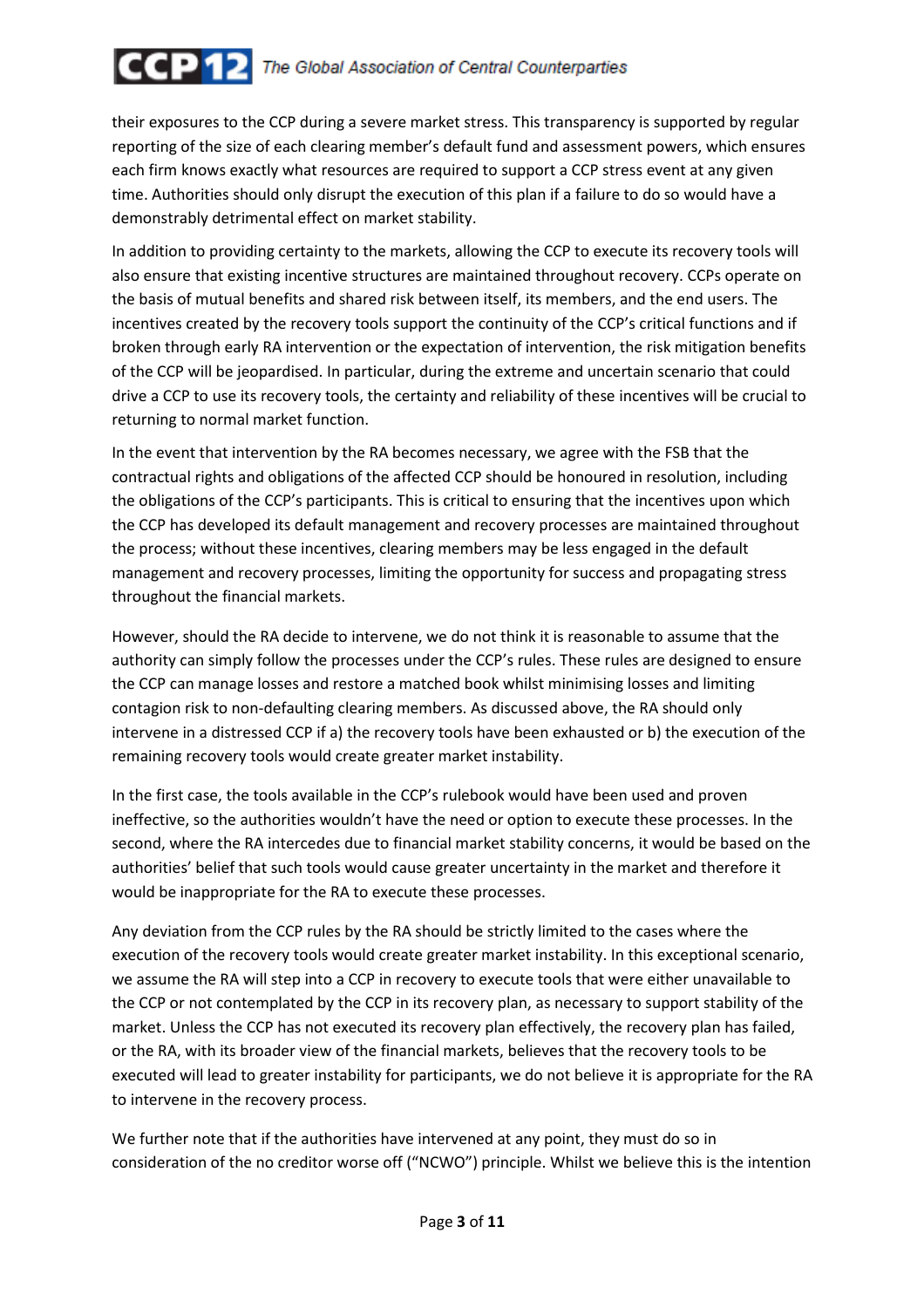

of the FSB, there are specific points of the consultation that may introduce an opportunity for the authorities to forgo NCWO. Paragraph 2.2 of the consultation suggests that the RA "continues to follow the steps and processes under the CCP's rule and arrangements…" However, the introduction of section 5 highlights that the NCWO safeguard will be applicable "if and to the extent the resolution authority departs in resolution from the loss allocation under the CCP's rules and arrangements." This could lead to the incorrect assumption that the RA can intervene in the CCP's recovery plan and execute the CCP's rulebook, but not be bound by the NCWO safeguard until it deviates from the CCP's rules. This could lead to a scenario where the RA executes the CCP's rulebook but does not have to consider NCWO, such as where specific authorities have asked that RA powers be included in the CCP's rulebook. Whilst we believe the RA should only intervene in order to execute tools beyond the CCP's rules and tools, we ask that the FSB make clear that the RA will always be required to consider NCWO principles in taking action at the CCP.

In particular, the tools described in sections  $2.3 - 2.12$  were included in the Report published by CPMI-IOSCO and provided explicit authority to the CCP to execute the tools in their recovery plan.<sup>2</sup> Whilst we agree that the RA should maintain the power to execute the tools necessary to return the CCP to a matched book and allocate losses, we maintain that such tools should first and foremost be available to the CCP, as they must maintain the right to design their incentive structures themselves as appropriate for their users and markets. We believe this was the goal of paragraph 2.5(ii), which considers the CCP's rules in determining the fair market price of contracts impacted by tear ups, and ask the FSB make this recognition of the importance of CCP tools explicit in their final guidance.

Without the ability to execute and exhaust its recovery plan as designed, the CCP cannot maintain its critical incentive structure, which will limit the effectiveness of both the recovery plan and the default management that proceeds it.

#### Powers for non-default losses

We appreciate the consultation's expectation that clearing members may have a role in curing losses from a non-default loss scenario. As we stated in our response to the August discussion note, the determination of non-default loss allocation should depend on the nature of the loss considering the myriad types of non-default losses, their predictability and market convention.

We acknowledge that there are some non-default events where responsibility rests mainly with the CCP and in these cases such the CCP is rightfully charged with funding the losses. However, we note that there are instances, where the clearing participants have the insight into potential non-default losses or directly benefit from the practices that could lead to non-default losses. In these cases, it is appropriate that clearing members share responsibility for the losses.

For example, in some jurisdictions clearing members explicitly approve the investment policies of CCPs. Additionally, some CCPs offer a share of investment returns to their clearing members. If investments are made on behalf of clearing members in a manner consistent with a CCP's transparent investment policies or the clearing members benefit from the return on these investments, it is reasonable to expect that the clearing members would absorb any losses that may occur. If losses are the result of the CCP executing investments that are inconsistent with these

 $\overline{a}$ 

<sup>&</sup>lt;sup>2</sup> See 4.1.2 in http://www.bis.org/cpmi/publ/d121.pdf

<sup>&</sup>quot;There are different types of recovery tools with different purposes that might be applied by an FMI individually…"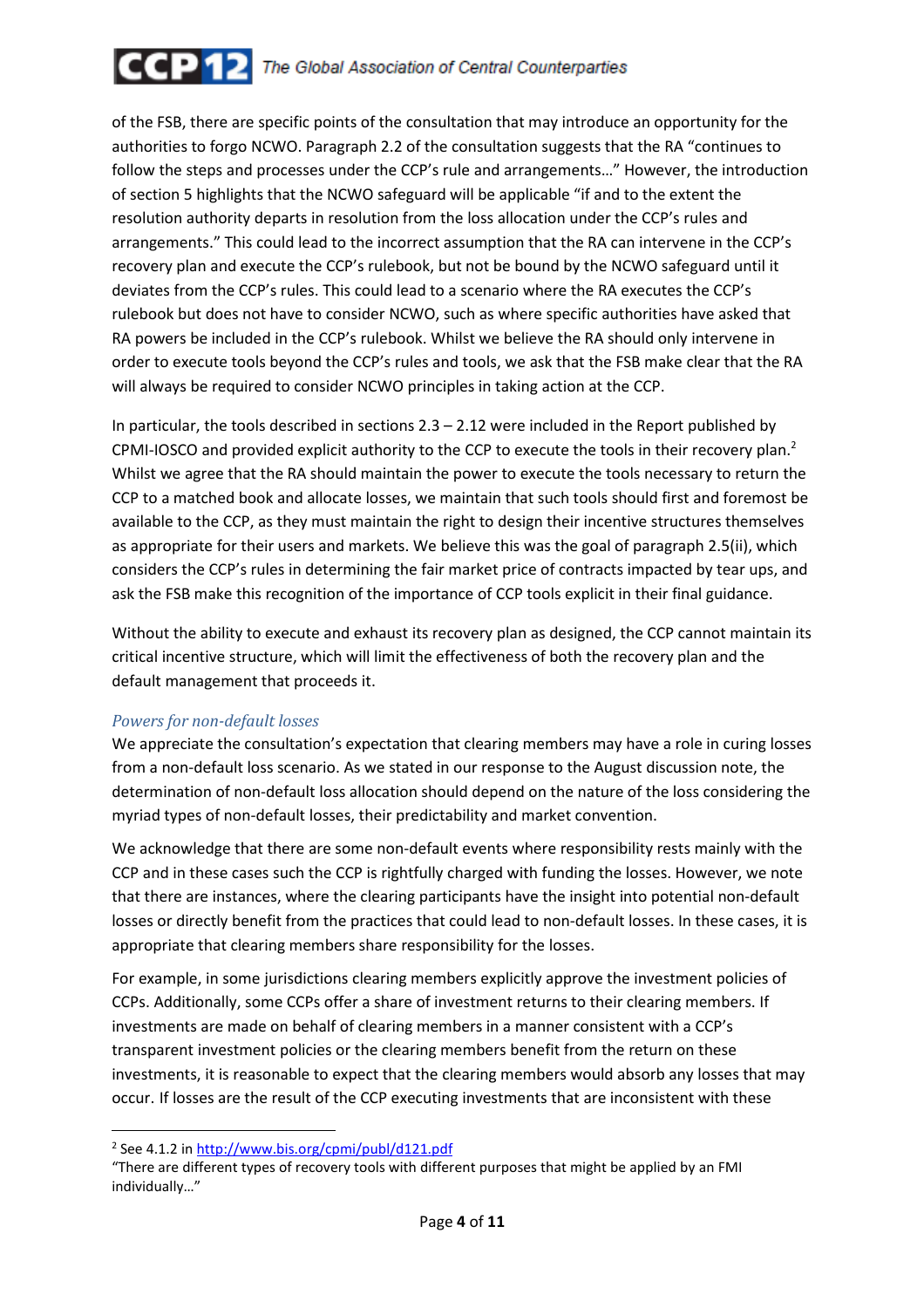agreements, the liability should lie with the CCP. In contrast, some jurisdictions require CCPs to fully cover some types of investment losses (e.g. market losses in the customer origin in the US) so such loss sharing is not contemplated by CCPs.

Other non-default losses associated with idiosyncratic risk such as the failure of a custodian or settlement bank should be handled in a manner consistent with market practice in those areas of financial services. A CCP may be compelled to use a commercial bank for its settlement processes, either because the central bank does not maintain accounts for such entities or because the settlement is in a foreign currency. As CCP services may only be offered using services of commercial banks, participants should be expected to mutualize the loss on settlement bank default. Further, custodians and clearing brokers for example disclaim liability for their usage of other legal entities via sub-custodial or depository relationships as a matter of practice.

In those instances where other entities share responsibility for the non-default losses, it should not be the case that a full write down of CCP equity is required before calling funds from beyond the CCP. Where the CCP is not solely responsible for the event, the losses should be shared between those entities in relation to their role in creating the loss.

Further, unless the CCP is 100% responsible for the event that causes the non-default losses, it would be wholly inappropriate to reward clearing members with equity in the clearinghouse. Knowing that they could benefit from equity in the CCP as a result would create perverse incentives for clearing members who have clear visibility into the CCP's rules, policies, and agreements.

We suggest that the FSB specify that where the clearing members have had the opportunity to make decisions that ultimately lead to a non-default loss, including by reviewing the investment policies of a CCP, the CCP is permitted to share those losses with the clearing members.

### Equity in return for contributions to the CCP resolution

Whist we appreciate the interest in incentivising clearing member participation in resolution beyond the obligations defined in the CCP's rulebook, we note that providing equity in the CCP could threaten to skew the incentive structure the CCP depends on and limit the opportunity for a successful recovery if members believe equity in the CCP is more commercially advantageous than participation in a successful recovery. It is possible that clearing members could jeopardise the recovery process whilst meeting their obligations to the CCP and avoiding default themselves, such as through providing inappropriate auction prices that the CCP could not accept without utilising their full default fund. These actions may allow the clearing member to accept minimal losses for themselves in default management and recovery in order to secure equity on a parent company that may be much more valuable, effectively rewarding clearing members for inappropriate default management behaviour.

Under no circumstances should it be assumed that equity in an entity other than the direct CCP is a viable legal option. Particularly where the CCP is a member of a broader group with services that will be unaffected by stress at the CCP (i.e. data services), such equity could represent attractive compensation for clearing members and disincentivise proper default management behaviour.

Equity compensation will also skew the governance structure of the CCP if members become more influential in the CCP and its risk management standards after the crisis, as discussed in more detail below. We discussed additional concerns with regard to equity compensation in our response to the FSB's August consultation. We've included this language here for your reference, as these points are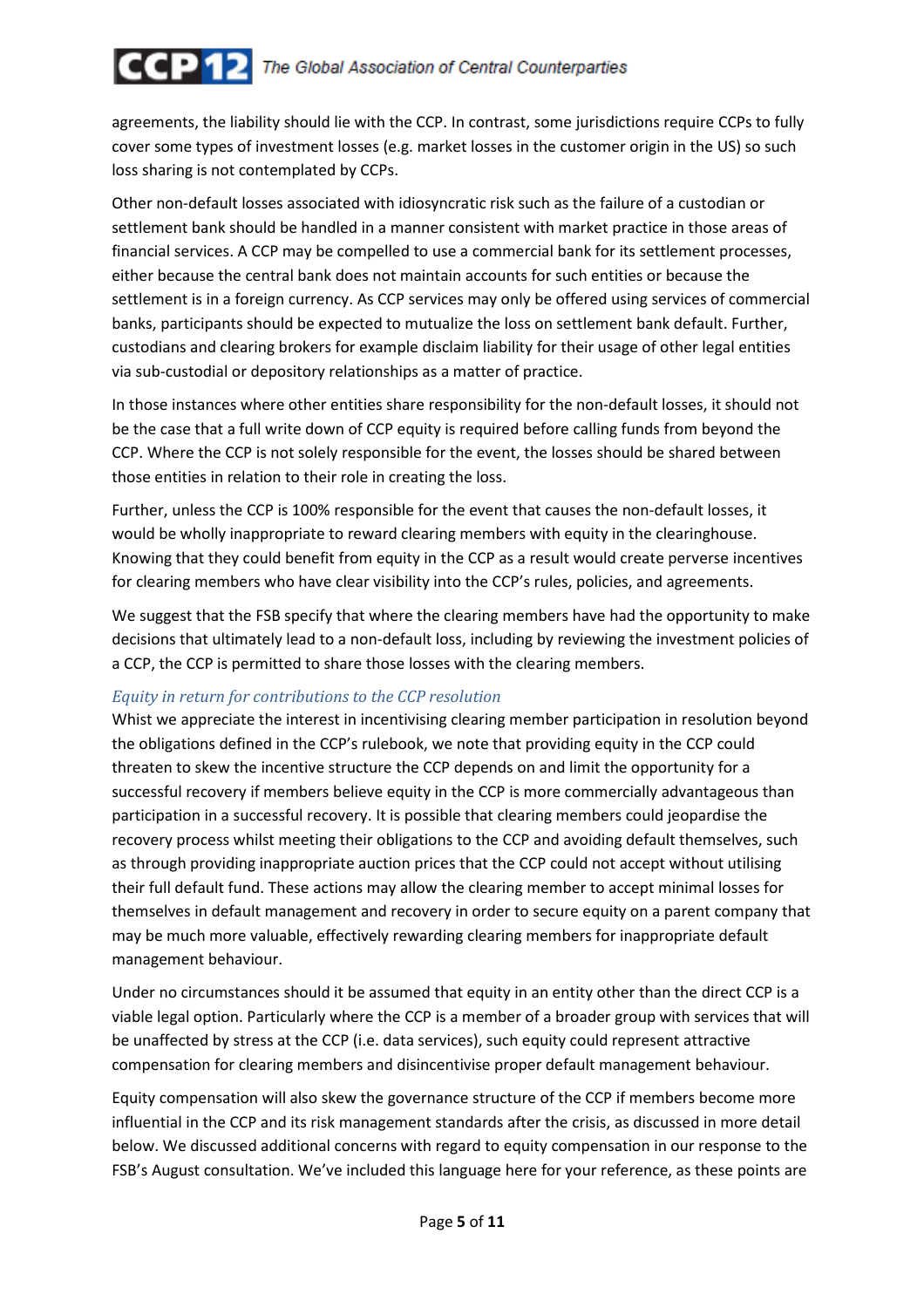

still concerning to our members and we do not believe that the consultation has resolved these points.

Equity as a compensation tool is extremely likely to skew the incentive structure supporting the CCP's default management and recovery process. Allocating equity to the clearing members effectively creates an ownership opportunity for clearing members in a market stress event. If the CCP is approaching resolution, the clearing member will likely have suffered losses under the default management process. If bearing a relatively small amount of additional losses would result in an ownership stake in the CCP (who may maintain valuable services beyond the clearing service under distress), there is a risk that clearing members would view it as more beneficial to artificially limit their participation in the default management process and encourage the resolution of the CCP to gain this ownership.

Currently, CCPs are structured to ensure independent owners, clearing participants (through the risk committee), and CCP senior management are all incentivised to manage overall risk effectively. The balance created by relying on three groups with independent perspectives ensures that no one voice can overpower the others, resulting in CCP policies that act in the best interest of the market, rather than any individual participant. If one member of that group gains additional power – through clearing members gaining a controlling ownership share of CCP equity – the commercial interests of the clearing members may become overly influential in the CCP risk management processes, resulting in less secure markets coming out of the resolution.

In the event that a CCP operates multiple asset classes with unique clearing memberships, providing an equity stake could threaten the security of the other asset classes. In a situation where one asset class defaults, its clearing members could end up with ownership of the entire CCP. Allowing some clearing members ownership over the entire CCP structure would be an inappropriate result for members of the asset classes that did not suffer losses and may not have signed up to clear at a member-owned clearinghouse.

There is also a risk that this compensation structure favours some clearing members while disincentivising others, who may not be permitted to take an ownership stake in the CCP. There are significant issues with using equity to reward clearing members for behaving in an appropriate manner during a default, recovery, or resolution. Further, the control provided by an equity stake in the CCP is an unnecessary and inappropriate reward for what is generally a financial service.

#### 3. Entry into resolution

We agree with the consultation's expectation that a CCP can be put into resolution when it "is, or is likely to be, no longer viable." Any such evaluation must be performed in conjunction with the appropriate supervisory and resolution authorities, maintaining the existing and appropriate governance structures. We also maintain that this assessment should be a requirement for the entry into resolution, as described in our response to CPMI-IOSCO's August consultation Resilience and recovery of central counterparties (CCPs).<sup>3</sup> Specifically, triggering or threatening to trigger resolution prematurely will destroy the incentives defined in the Report and the CCP's recovery plan. The

<sup>3</sup> https://ccp12site-

 $\overline{\phantom{0}}$ 

main.pbworks.com/f/CCP12%20Response%20CPMI%20IOSCO%20CCP%20Resilience%20and%20Recovery.pdf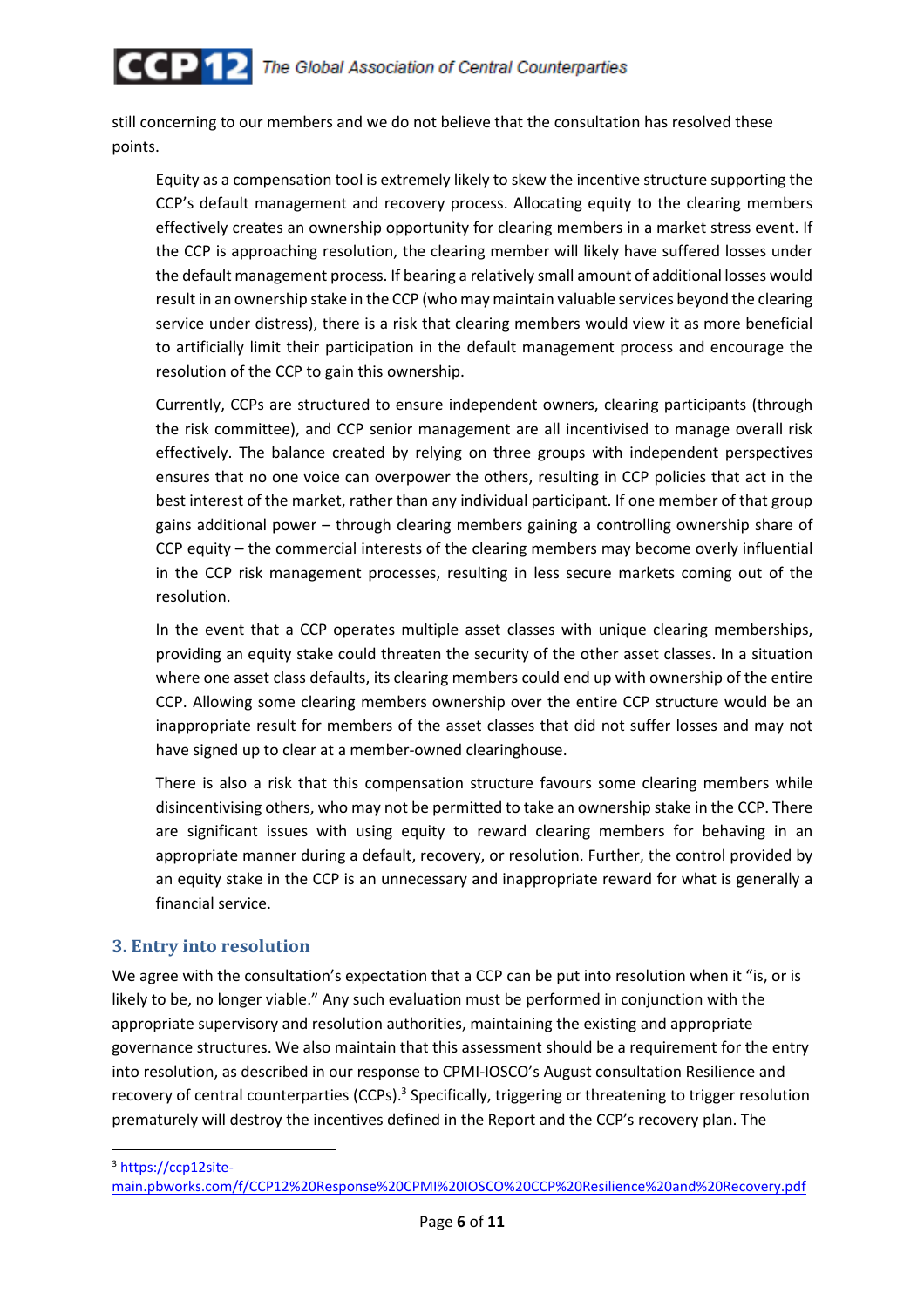market will interpret this to mean the CCP has failed, and participants will limit their contribution to the process as a result, exacerbating the stress conditions and unnecessarily delaying a return to market stability.

Whilst we agree with the majority of the potential indicators for resolution related to default losses as described in paragraph 3.4 in the consultation, it is unclear to us what compromises the committed financial resources referenced in 3.4(i). Specifically, assessment powers are an established layer of a CCP's waterfall and are defined in the rulebooks of many CCPs. These are not prefunded resources, but the clearing members are well aware of these obligations, which are reported regularly and included in all public rulebooks as well as any confidential member agreements. We fully expect that clearing members have prepared for this potential payment and do consider such funds to be part of the committed resources available to the CCP, available to help the CCP return to a matched book.

In addition to the assessment powers, CCPs publish all of their potential recovery tools that could impact participants through the public rulebook and member agreements. This is in addition to the on-going due diligence performed by clearing members and regular reporting of default fund and assessment requirements. This ensures that clearing participants are fully informed of their potential losses in the event of a significant default event, that that the "significant, unpredictable losses" envisioned in 3.4(ii) are beyond the scope of the CCP's rulebook. If the CCP is performing its recovery plan as defined and codified in the rulebook, participants would be able to anticipate their potential losses as the default management process unfolds.

The size of such losses must be significant enough to ensure clearing members are sufficiently incentivised to participate in the default management process and bid on the defaulted portfolio. Ultimately, the clearing participants will be able to manage the size of these losses through their participation in the default management process and maintaining a balanced risk profile, which will limit exposure to more extreme loss allocation tools or partial tear up.

We further question the necessity of another proposed indicator: the lack of confidence of the CCP's participants (3.4.(iv)). This is a qualitative and potentially arbitrary measure that does not require consideration of the authorities' larger object of ensuring financial stability. Any indicator must be based on demonstrable risks to financial stability and should not be left to subjective metrics, particularly if there is a possibility of conflict of interest based on the clearing member participants' interest in compensation under resolution.

The true signal that clearing participants have lost confidence in the CCP will be the withdraw of members, following the process defined in the CCP's rulebook. As participants leave the clearinghouse, the total risk as the CCP will be reduced and the CCP's potential impact on broader market stability will diminish. We see no reason for the RA to intercede in this, as the process will organically cure the risks the authorities seek to address.

With regards to non-default losses, we support the principle behind the FSB's proposed indicators. Whilst we recognise the importance of regulatory requirements for authorisation as an indication of a CCP's health and viability, we ask that the FSB consider the materiality of the requirements in question. Depending on the jurisdiction, there may be many authorisation requirements that will not have a material impact on the ability of the CCP to manage its risks or markets (i.e. the size or composition of a CCP's Board of Directors). We expect that the language in 3.5(iii) was meant to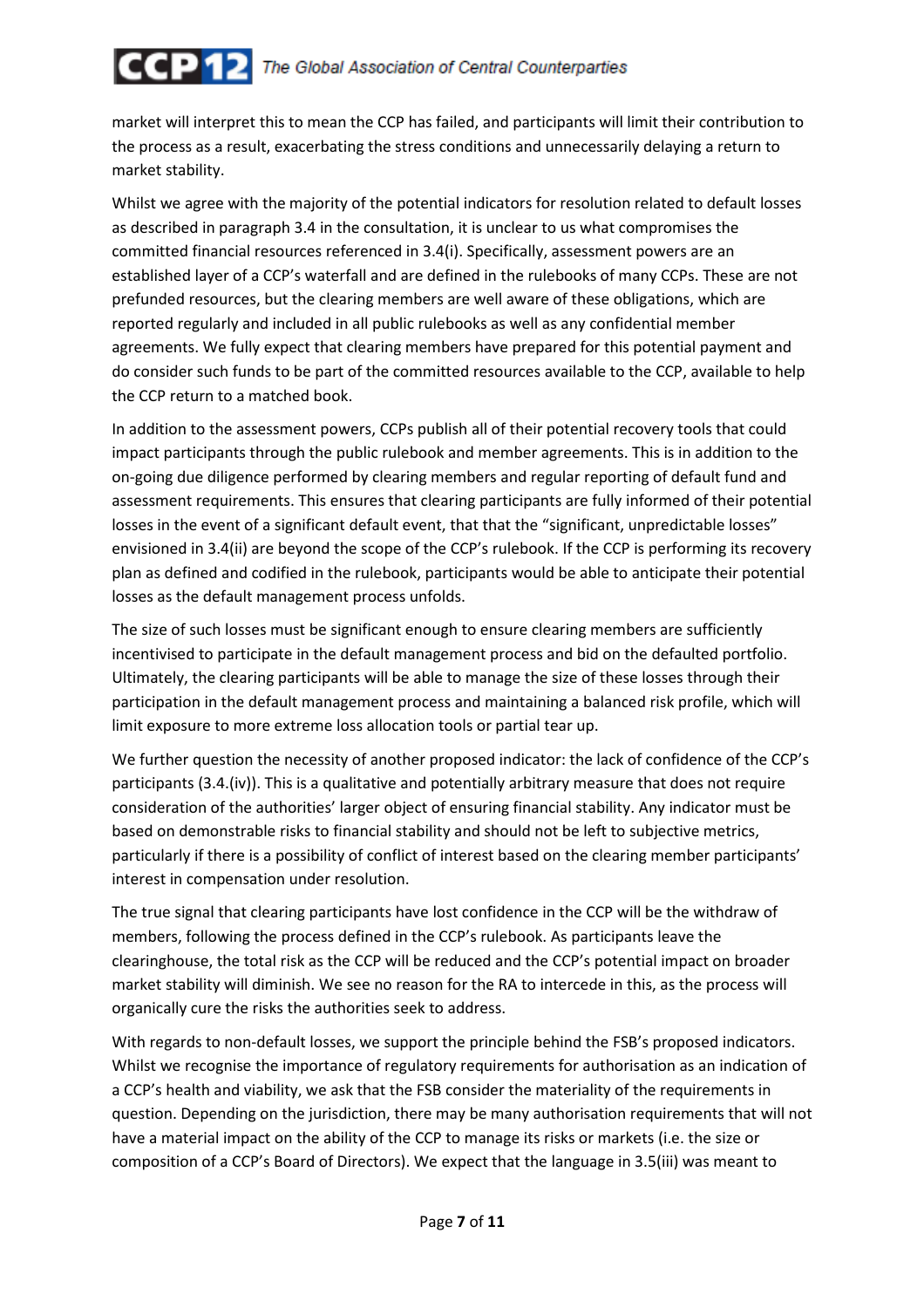# **CCP12** The Global Association of Central Counterparties

address material impacts on a CCP's risk profile, regarding the potential threat to financial stability. However, we ask that, where the FSB considers a resolution trigger in the event of a non-default loss, such trigger is limited to compliance with regulatory requirements for authorisation that would materially impact the risk management capabilities of the CCP.

Finally, where the FSB considers the public reporting of triggers (3.3), we caution that any public reporting must balance the need for certainty from markets with the need for flexibility in approach and the risk of gaming by the market participants. If a clearing member considers that resolution of a CCP could be commercially beneficial for their business (such as by gaining equity in the CCP or its parent), knowing the triggers for these benefits in advance could disincentivise effective participation in the CCP's default management and recovery processes. This will exacerbate market stress and market instability whilst also limiting the opportunity for a successful CCP recovery, thereby undermining the very objectives of this guidance.

Public reporting of triggers also limits the flexibility that will be crucial in managing the unprecedented situation of a CCP's recovery. In particular, as the FSB rightly noted in the August discussion note *Essential Aspects of CCP Resolution Planning*, it is "difficult to make an exact presumption in advance about the timing of entry into resolution."<sup>4</sup> It is highly likely that any predefined trigger could be improperly calibrated given the unprecedented nature of such an event. Publically reporting any triggers will impact the market's response to a stress event at the CCP and potentially jeopardise the CCP's recovery, but any inaccuracies in the triggers will exacerbate these negative impacts.

CCP12 supports cooperation between a CCP and the relevant regulators. To enable effective cooperation that furthers the objectives of the guidance, paragraphs 3.6-3.8 of the guidance should be clarified to confirm that all sharing of information should be done in a manner that is consistent with the applicable laws and regulations that preserve confidentiality and anonymity and also respects the role of the CCP's regulator or RA and should not enable other regulators to undermine the CCP's regulator or RA.

However, we would highlight that the real-time risk management capabilities requested in paragraph 3.7 are unclear. Currently, the risk management capabilities of the CCP have been reviewed and are monitored by the appropriate supervisory authority on an on-going basis. Where these systems are sufficient for day-to-day and stress markets, authorities should not impose additional systems requirements on CCPs in preparation for an unlikely and unprecedented event.

## 4. Allocating losses to equity holders in resolution

 $\overline{a}$ 

We understand the FSB's interest in the equity of the CCP and are committed to engaging on this topic to reach the appropriate principles for each party. However, we request that the FSB clarify what is meant by writing down equity. In some jurisdictions (such as the US), the concept of writing down equity can have a different meaning in a legal or accounting context. We look forward to providing further comment on the use of writing down equity once we understand what is contemplated. Furthermore, we question the need for equity write down to begin before recovery tools or equivalent resolution tools have been executed. It is important to recognise that the use of recovery tools in a default scenario will only become necessary if multiple auctions have failed to

<sup>&</sup>lt;sup>4</sup> See 3.6 in http://www.fsb.org/2016/08/essential-aspects-of-ccp-resolution-planning/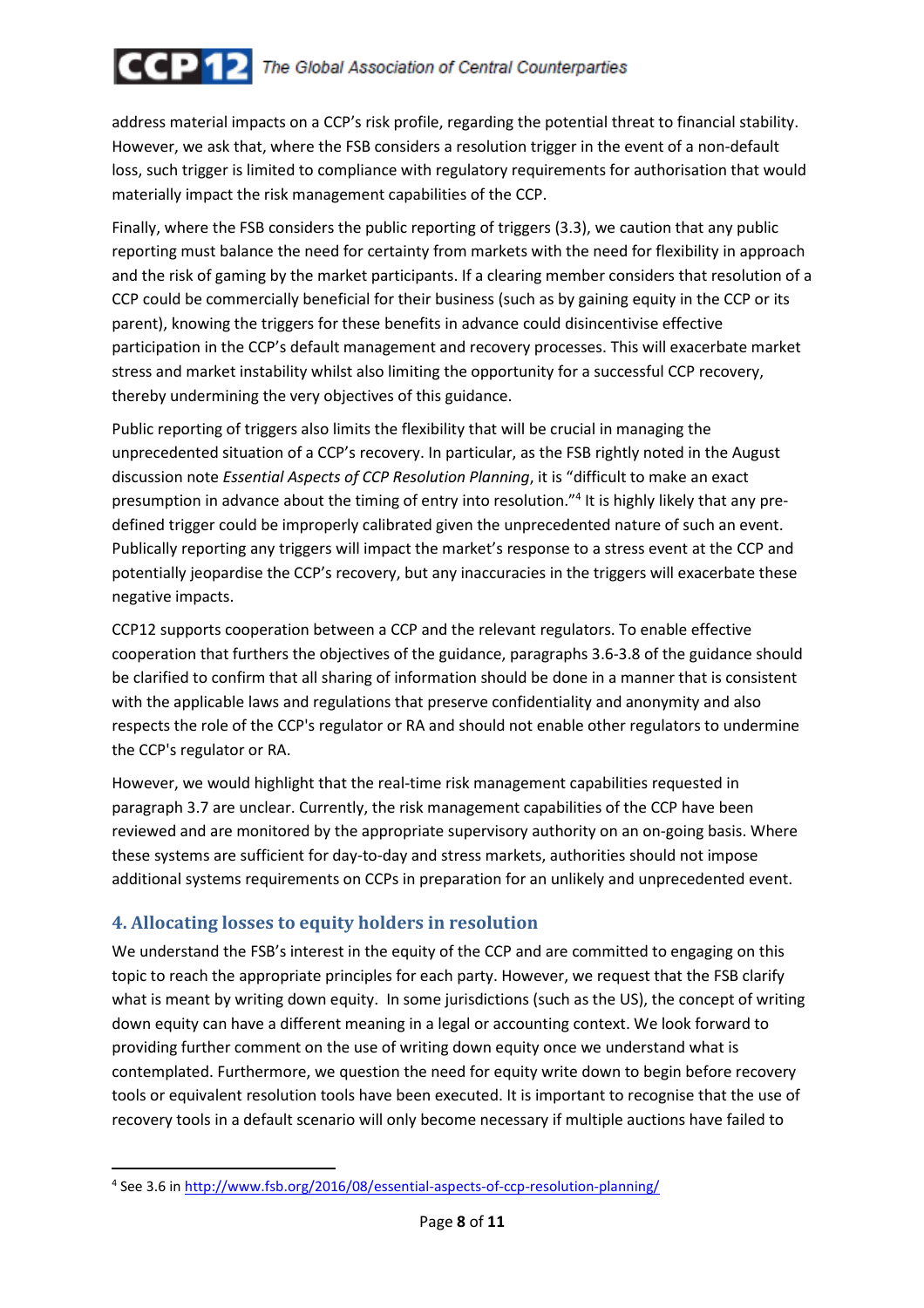# **CCP12** The Global Association of Central Counterparties

return the CCP to a matched book. This will likely indicate that there exists a subset of products for which the market no longer has an appetite. The auctions are designed to identify these product sets and allow markets to manage the identified liquidity gaps – not only a crucial step in re-establishing a matched book but also restoring market stability beyond the CCP. Prolonged losses after multiple auctions demonstrate a lack of liquidity in the market, which is unlikely to be due to a failure of the CCP to manage risk.

CCPs cannot cure default losses without cooperation and active engagement from clearing participants in the default management process. Cooperation and active engagement is encouraged by the expectation of significant losses. Whilst the amounts held in the default fund and committed to assessments are sizeable and sufficient to cover the losses of the largest clearing member(s), they are typically not as large as some of the other clearing requirements, such as variation margin pays during market stress. Clearing members regularly make these large variation margin payments – payments that can be many multiples of their assessment liabilities – without endangering their business or threatening financial stability. This suggests that the market can withstand larger losses than anticipated by the waterfall without exacerbating market stress.

A CCP's equity, except for the amount designated as the skin-in-the-game, should not be considered as a loss absorbing tool except where it is clear that the CCP has failed or the funding is necessary to ensure financial stability. Neither of these conditions will have been met solely by the fact that the CCP's waterfall has been exhausted. Unless CCPs determine that an equity write down is appropriate for their markets, other recovery tools should be considered without an equity write down.

### 5. No creditor worse off safeguard

We appreciate that the FSB has included consideration of the full application of the CCP's rules in considering the assessment of losses for the NCWO counterfactual. In many cases, the CCP's rules represent a contractual agreement between the CCP and its clearing members, and includes responsibilities that the clearing members have agreed to meet to the CCP. It is appropriate that any existing contractual obligations defined in a CCP's Rulebook, including any Recovery tools, are specifically excluded when determining the counterfactual for NCWO assessments for both default and non-default losses.

Further, it may be necessary to consider the additional costs associated with re-establishing the clearing member's positions where necessary, including the replacement costs of the positions, the deposits needed to set up a new CCP relationship or the costs and increased capital requirements of bilateral margin requirements, as necessary. It is highly likely that these replacement positions would be priced at extreme levels due to the market stress caused by the CCP resolution and the subsequent market moves. This will require more funding to establish the positions as well as to support the higher margin as a result of the market stress.

Whilst we believe these costs should be considered along with the potential losses caused by a CCP's liquidation or termination, we would highlight that such events are rare and have historically involved unique solutions. This, combined with the distinct insolvency law applicable to global CCPs established in different jurisdictions, make it difficult to establish the exact cost of such an event, particularly in the unprecedented stress market that could lead to it. The assessment of the cost of a CCP insolvency and liquidation will be difficult to perform with certainty and regulators must be cognisant of these challenges.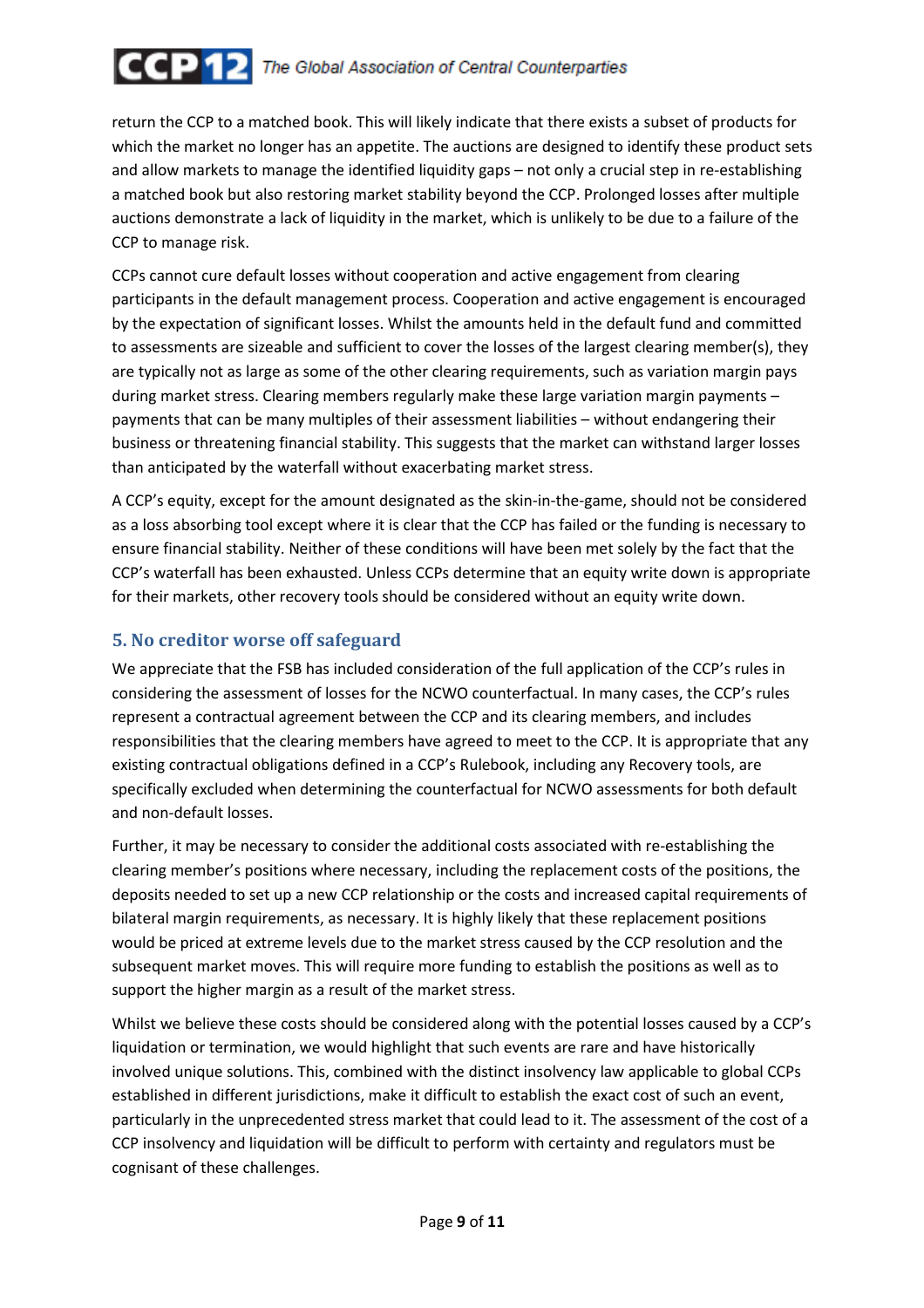## 7. Resolution Planning

We appreciate the FSB's focus on the home RA with regards to the CCP's resolution plan. This is important to ensure the authority in charge has the necessary expertise in the CCP in question.

Further, the CCP and supervisory authority should be consulted throughout the development of the resolution plan, to ensure proper consideration of the CCP's rulebook and markets. Particularly given the interaction between the recovery plans developed by the CCP and the resolution plans, as the FSB notes in point 7.2 in the consultation, such cooperation is crucial to ensuring the proper balance between recovery and resolution.

In general, we agree with many of the aspects of the resolution plan considered under paragraph 7.5. However, subsection 7.5(v) appears to require the RA to define a prescriptive plan to manage a CCP resolution. This is contradictory to the principle of constrained flexibility, a principle that is widely supported across the industry and its participants. Given the extraordinary and unlikely event that could require the implementation of a resolution plan, it would be impossible to define ex ante the appropriate sequence and scope of tools to be used in resolution. It is critical that the authorities have the necessary flexibility to address the risks as they arise, given the facts and circumstances at the time.

We support many of the aspects of the resolution plan described by the consultation and agree with the FSB that these points will be critical to a smooth resolution. We appreciate the benefits of transparency for market participants and agree that the RA "should consider the merits of publically disclosing some elements of the resolution plan" as suggested in paragraph 7.7. However, we encourage the authorities, in making this consideration, to carefully assess the potential impact to the incentives of clearing members, where a knowledge of potential resolution plans may discourage active participation in default management and recovery processes. Such participation will be crucial to ensuring a successful return to a matched book and market stability. Public disclosure could also exacerbate market response to stress at the CCP, as participants anticipate more extreme tools being used in the future based on perceived stress at the CCP. This would ultimately amplify existing stress conditions, limiting the opportunity for a successful CCP recovery.

### 8. Resolvability assessments and addressing impediments to resolvability

As highlighted in our response to item 5, the failure of a CCP is an incredibly rare event and, under the current regulatory environment, it is unprecedented. It will be difficult to say, without any historical precedent, that a particular business practice or delivery arrangement will materially impact the likelihood of a successful resolution of a CCP. As such, we would recommend that authorities adopt a proportionate approach, and ensure that any significant changes to the CCP's business model to address impediments to resolvability do not adversely impact the business as usual operations of the CCP.

Where the CCP has been authorised and is in compliance with prudential regulatory obligations, including regular reviews of changes which are typically required by local regulators, the execution of their business under the existing rules as well as operational, structural, and legal arrangements, does not require further evaluation. These regulatory standards, in line with international standards, have been developed to create a common set of best practices that our members are committed to implementing as appropriate for our members and markets. These regulatory standards should already provide a sound basis to ensure the ability of a CCP to be successfully resolved.